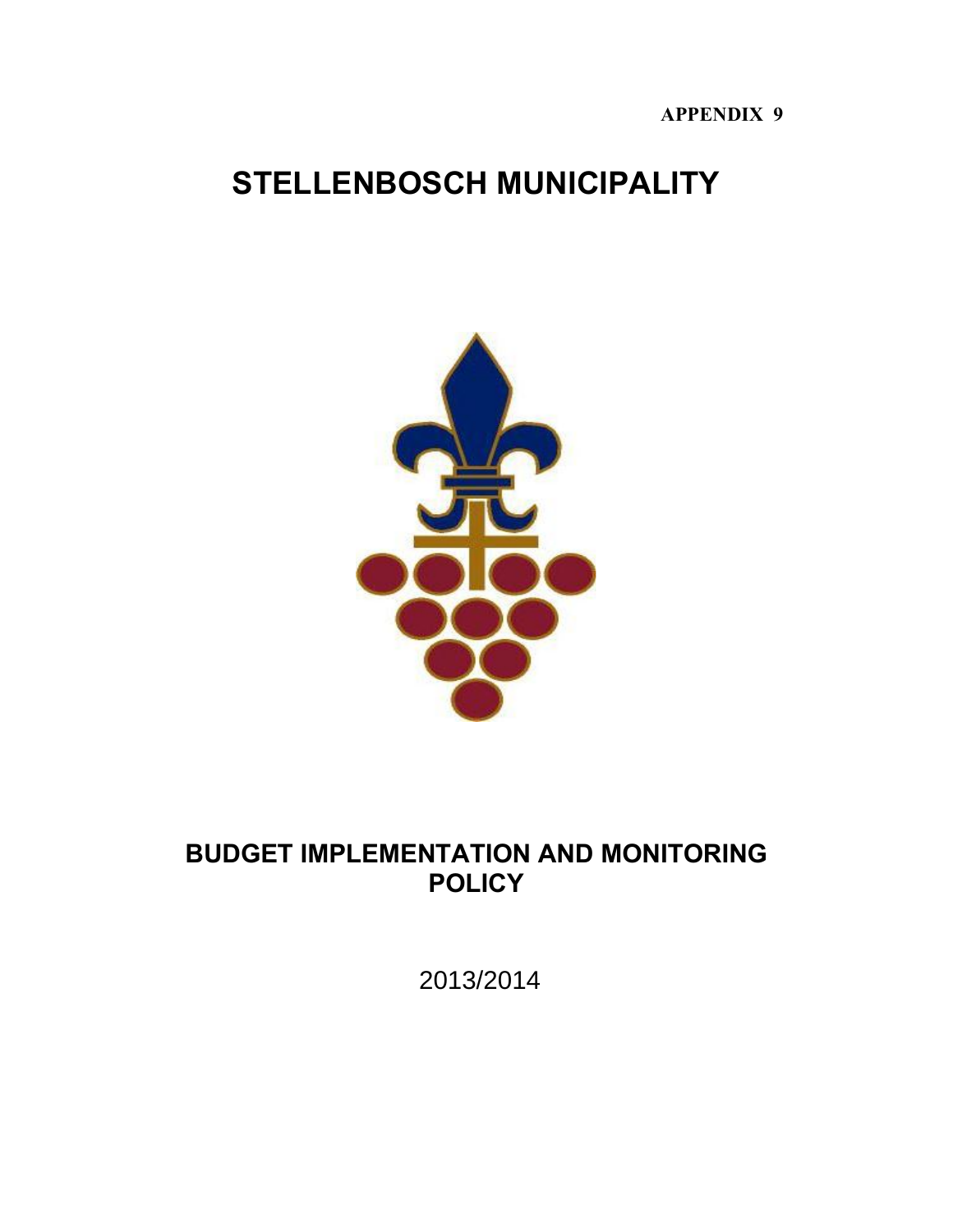# **APPENDIX 9**

# **Table of Contents**

| Page           |  |
|----------------|--|
| 1.             |  |
| 2.             |  |
| 3.             |  |
| 4.             |  |
| 4.1<br>4.1.1   |  |
| 4.1.2          |  |
| 4.1.3<br>4.1.4 |  |
| 4.2            |  |
| 4.2.1          |  |
| 4.2.2          |  |
| 4.2.3          |  |
| 4.2.4          |  |
| 4.2.5          |  |
| 5.             |  |
| 6.             |  |
| 6.1            |  |
| 6.2            |  |
| 6.3            |  |
| 7 <sub>1</sub> |  |
| 8              |  |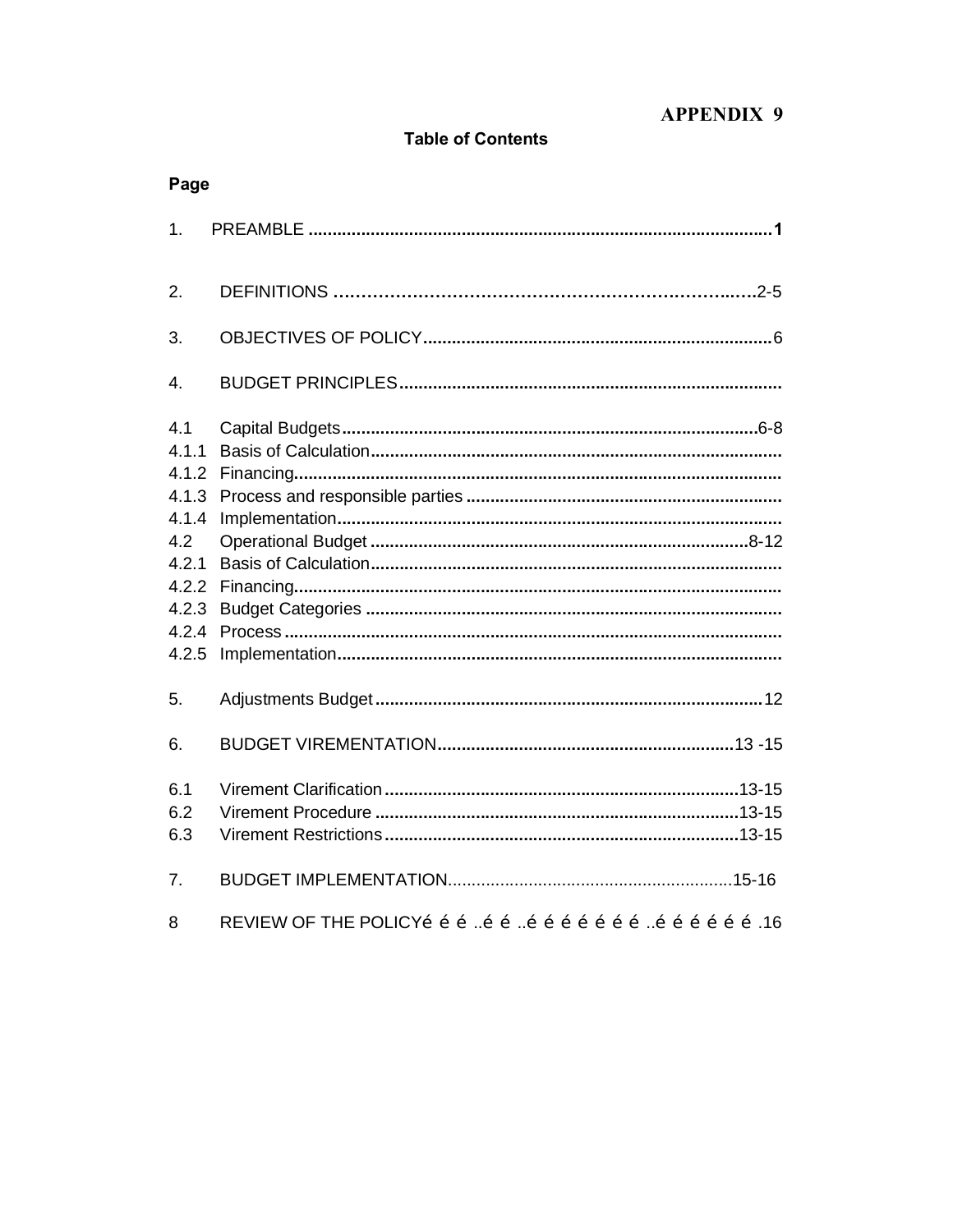# **1. PREAMBLE**

In the spirit of the Municipal Finance Management Act, (No.56 of 2003) % to modernize budget and financial management practices by placing local government finances on a sustainable footing in order to maximize the capacity of municipalities to deliver services to all residents customers, users and investors+ and,

Whereas chapter 4 of the Municipal Finance Management Act, (No 56 of 2003) determines that a municipality may, except where otherwise provided in the Act, incur expenditure only in terms of an approved budget; and within the limits of the amounts appropriated for the different votes in an approved budget,

In terms of the Budget and Reporting Regulations the municipality has to adopt a policy which include the following:

- 1. a policy dealing with the shifting of funds within votes
- 2. a policy dealing with the introduction of adjustment budgets
- 3. policies dealing with unforeseen and unavoidable expenditure
- 4. policies dealing with management and oversight

Therefore the Stellenbosch Municipality revised its Budget Policy to give effect to the Budget and Reporting Regulations as set out in this policy.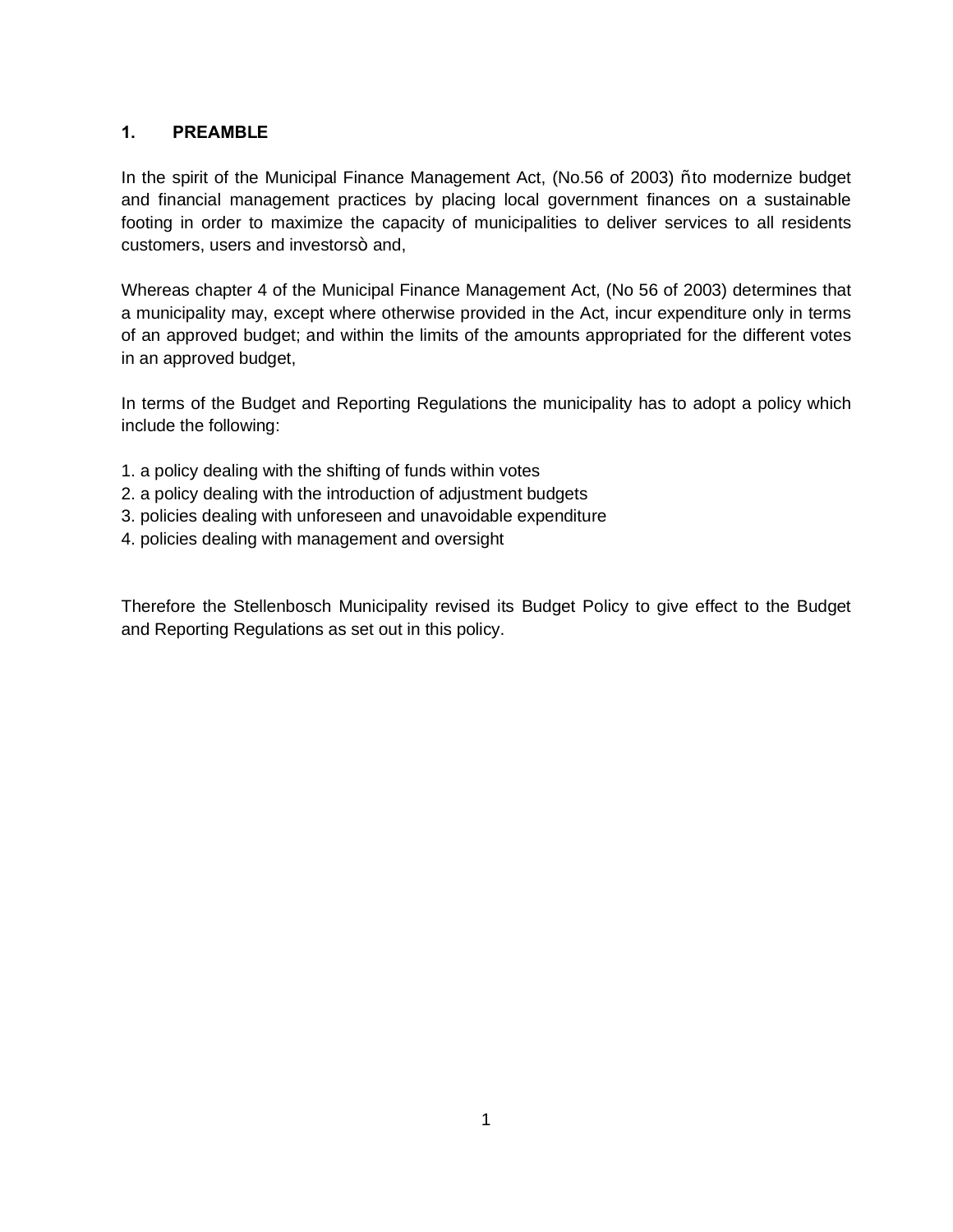# **2. DEFINITIONS**

**"Accounting officer"** means a person appointed in terms of section 82(l) (a) or (b) of the Municipal Structures Act;

# "**Allocation"**, means-

(a) a municipality's share of the local government's equitable share referred to in section 214(l) (a) of the Constitution;

(b) an allocation of money to a municipality in terms of section 214(1) (c) of the Constitution;

(c) an allocation of money to a municipality in terms of a provincial budget; or

(d) any other allocation of money to a municipality by an organ of state, including by another municipality, otherwise than in compliance with a commercial or other business transaction;

**"Annual Division of Revenue Act"** means the Act of Parliament, which must be enacted annually in terms of section 214 (1) of the Constitution;

# **"Approved budget,"** means an annual budget-

(a) approved by a municipal council, or

(b) includes such an annual budget as revised by an adjustments budget in terms of section 28 of the MFMA;

**"Basic Municipal Service"** means a municipal service that is necessary to ensure an acceptable and reasonable quality of life and which, if not provided, would endanger public health or safety or the environment;

**"Budget-related Policy"** means a policy of a municipality affecting or affected by the annual budget of the municipality, including-

(a) the tariff policy, which the municipality must adopt in terms of section 74 of the Municipal Systems Act;

(b) the rates policy which the municipality must adopt in terms of legislation regulating municipal property rates; or

(c) the credit control and debt collection policy, which the municipality must adopt in terms of section 96 of the Municipal Systems Act;

**"Budget transfer"** means transfer of funding within a function / vote subject to limitations.

**"Budget Year"** means the financial year of the municipality for which an annual budget is to be approved in terms of section 16(1) of the MFMA;

**"Chief Financial Officer"** means a person designated in terms of section 80(2) (a) of the MFMA;

**"councillor"** means a member of a municipal council;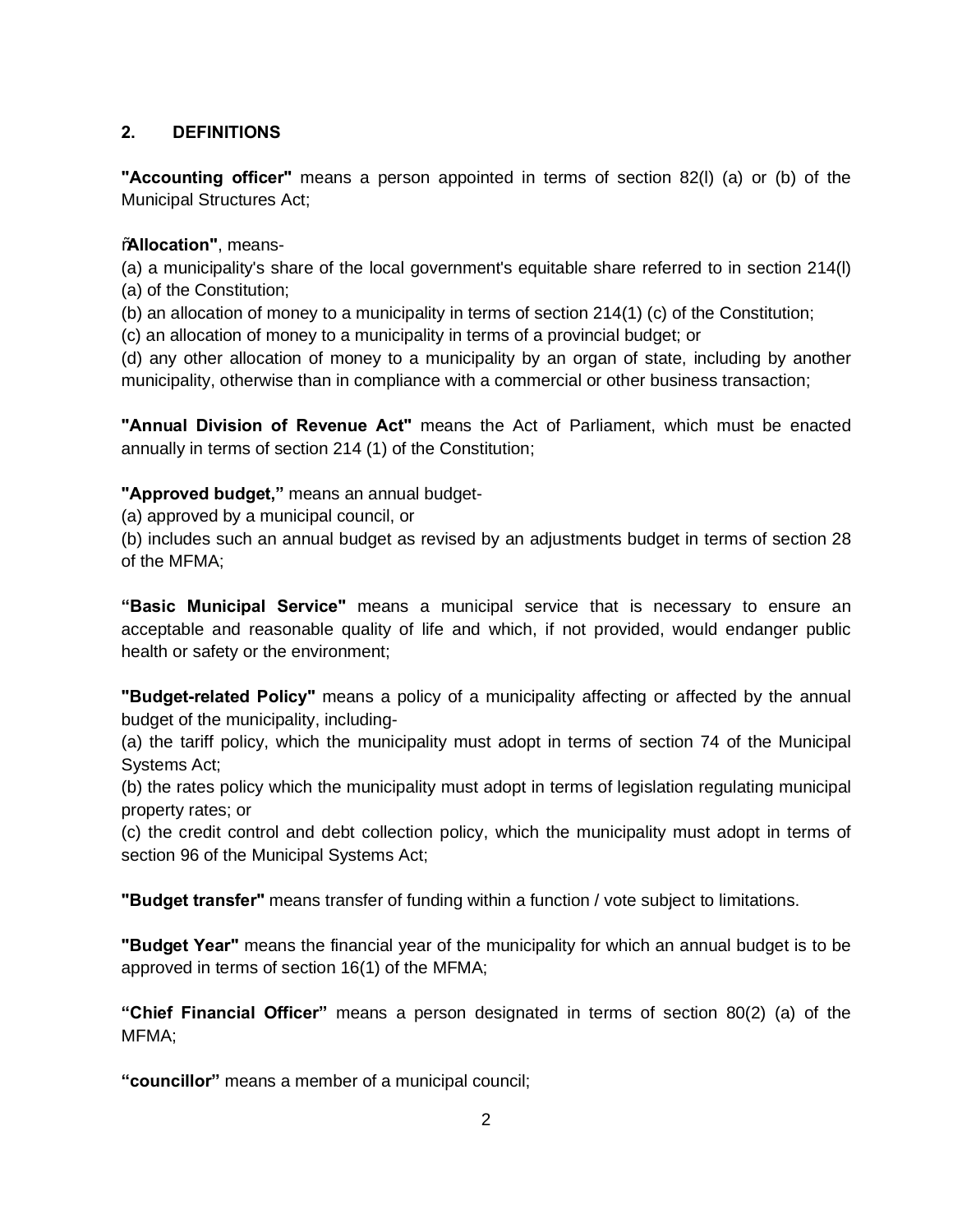**"current year"** means the financial year, which has already commenced, but not yet ended;

**"delegation",** in relation to a duty, includes an instruction or request to perform or to assist in performing the duty;

**"executive mayor"** means the councillor elected as the executive mayor of the municipality in terms of section 55 of the Municipal Structures Act;

**"financial recovery plan"** means a plan prepared in terms of section 141 of the MFMA

**"financial year"** means a twelve months period commencing on 1 July and ending on 30 June each year

**"financing agreement"** includes any loan agreement, lease, and instalment purchase contract or hire purchase arrangement under which a municipality undertakes to repay a long-term debt over a period of time;

**"fruitless and wasteful expenditure"** means expenditure that was made in vain and would have been avoided had reasonable care been exercised;

#### **"irregular expenditure",** means-

(a) expenditure incurred by a municipality or municipal entity in contravention of, or that is not in accordance with, a requirement of the MFMA , and which has not been condoned by Council (b) expenditure incurred by a municipality or municipal entity in contravention of, or that is not in accordance with, a requirement of the Municipal Systems Act, and which has not been condoned in terms of that Act;

(c) expenditure incurred by a municipality in contravention of, or that is not in accordance with, a requirement of the Public Office-Bearers Act, 1998 (Act No. 20 of 1998); or

(d) expenditure incurred by a municipality or municipal entity in contravention of, or that is not in accordance with, a requirement of the supply chain management policy of the municipality or entity or any of the municipality's by-laws giving effect to such policy, and which has not been condoned in terms of such policy or by-law, but excludes expenditure by a municipality which falls within the definition of "unauthorised expenditure";

**"investment/s",** in relation to funds of a municipality, means-

(a) the placing on deposit of funds of a municipality with a financial institution; or

(b) the acquisition of assets with funds of a municipality not immediately required, with the primary aim of preserving those funds;

**"local community"** has the meaning assigned to it in section 1 of the Municipal Systems Act;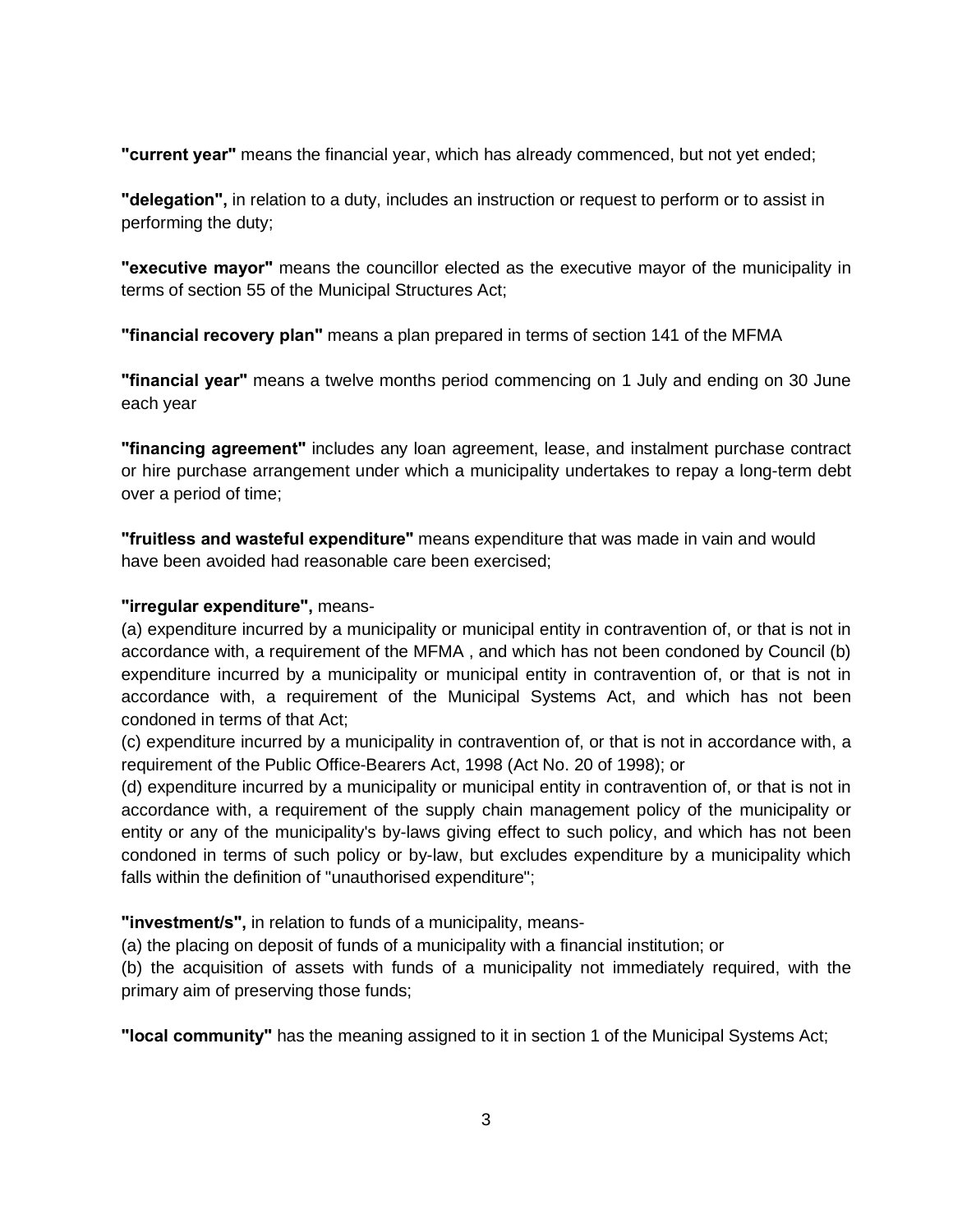**"Municipal Structures Act"** means the Local Government: Municipal Structures Act, 1998 (Act No. 117 of 1998);

**"Municipal Systems Act"** means the Local Government: Municipal Systems Act, 2000 (Act No. 32 of 2000);

**"long-term debt"** means debt repayable over a period exceeding one year;

**"municipal council"** or "council" means the council of a municipality referred to in section 18 of the Municipal Structures Act;

#### **"municipality"-**

(a) when referred to as a corporate body, means a municipality as described in section 2 of the Municipal Systems Act; or

(b) when referred to as a geographic area, means a municipal area determined in terms of the Local Government: Municipal Demarcation Act, 1998 (Act No. 27 of 1998);

**"municipal service"** has the meaning assigned to it in section 1 of the Municipal Systems Act (refer to the MSA for definition);

**"municipal tariff"** means a tariff for services which a municipality may set for the provision of a service to the local community, and includes a surcharge on such tariff;

**"National Treasury"** means the National Treasury established by section 5 of the Public Finance Management Act;

#### **"official",** means-

(a) an employee of a municipality or municipal entity;

(b) a person seconded to a municipality or municipal entity to work as a member of the staff of the municipality or municipal entity; or

(c) a person contracted by a municipality or municipal entity to work as a member of the staff of the municipality or municipal entity otherwise than as an employee;

#### **"overspending"-**

(a) means causing the operational or capital expenditure incurred by the municipality during a financial year to exceed the total amount appropriated in that year's budget for its operational or capital expenditure, as the case may be;

(b) in relation to a vote, means causing expenditure under the vote to exceed the amount appropriated for that vote; or

(c) in relation to expenditure under section 26 of the MFMA, means causing expenditure under that section to exceed the limits allowed in subsection (5) of this section;

**"quarter"** means any of the following periods in a financial year: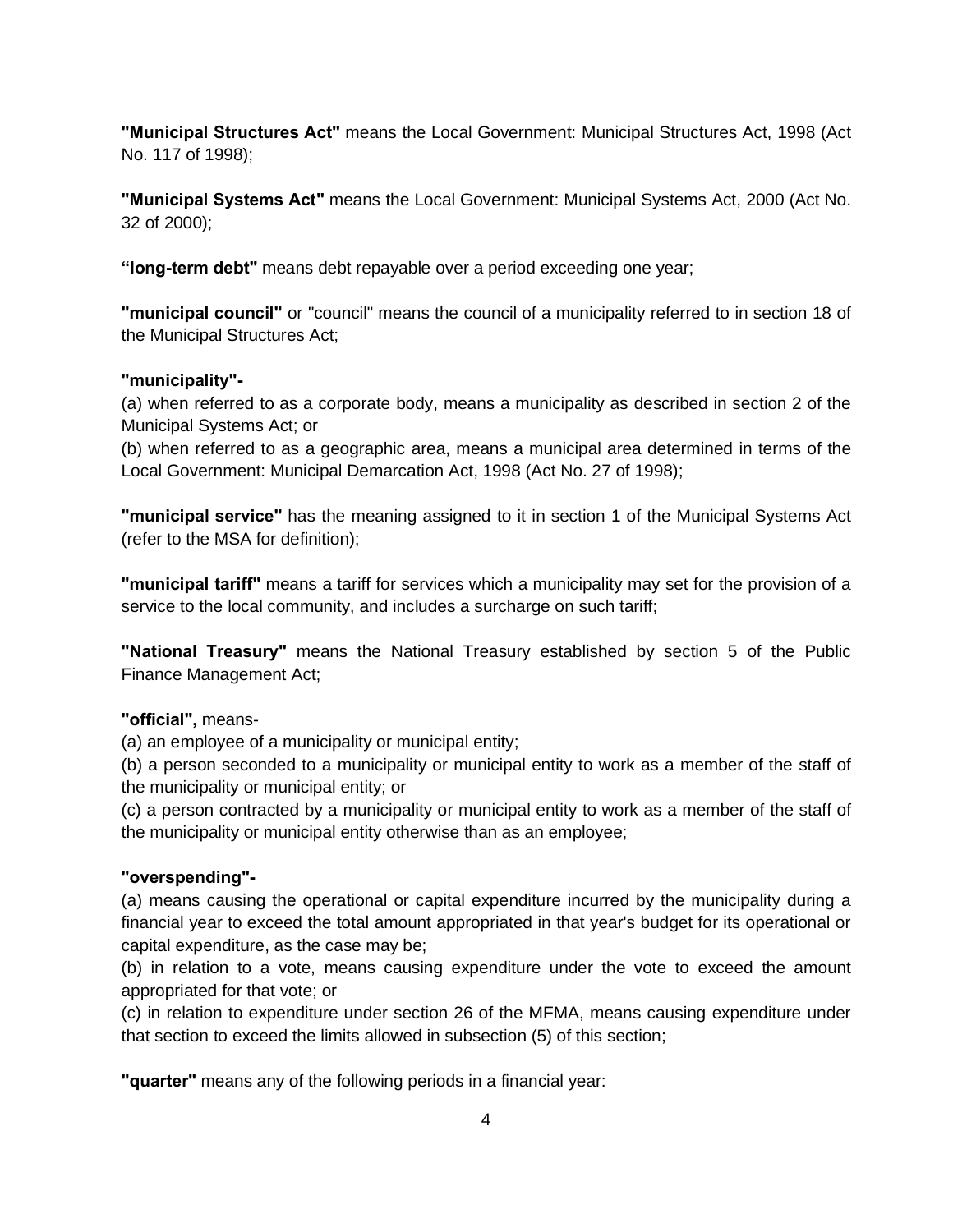(a) 1 July to 30 September;

- (b) 1 October to 31 December;
- (c) 1 January to 31 March; or

(d) 1 April to 30 June;

**"service delivery and budget implementation plan"** means a detailed plan approved by the executive mayor of a municipality in terms of section  $53(1)(c)(ii)$  of the MFMA for implementing the municipality's delivery of municipal services and its annual budget, and which must indicate- (a) projections for each month of-

(i) revenue to be collected, by source; and

(ii) operational and capital expenditure, by vote;

(b) service delivery targets and performance indicators for each quarter; and

(c) any other matters that may be prescribed, and includes any revisions of such plan by the executive mayor in terms of section 54(l) (c) of the MFMA;

**"unauthorised expenditure",** means any expenditure incurred by a municipality otherwise than in accordance with section 15 or 11(3) of the MFMA, and includes-

(a) overspending of the total amount appropriated in the municipality's approved budget;

(b) overspending of the total amount appropriated for a vote in the approved budget;

(c) expenditure from a vote unrelated to the department or functional area covered by the vote;

(d) expenditure of money appropriated for a specific purpose, otherwise than for that specific purpose;

(e) spending of an allocation referred to in paragraph (b), (c) or (d) of the definition of "allocation" otherwise than in accordance with any conditions of the allocation; or

(f) a grant by the municipality otherwise than in accordance with the MFMA;

**"virement"** refer to the definition of budget transfer

# **"vote"** means-

(a) one of the main segments into which a budget of a municipality is divided for the appropriation of money for the different departments or functional areas of the municipality; and

(b) which specifies the total amount that is appropriated for the purposes of the department or functional area concerned.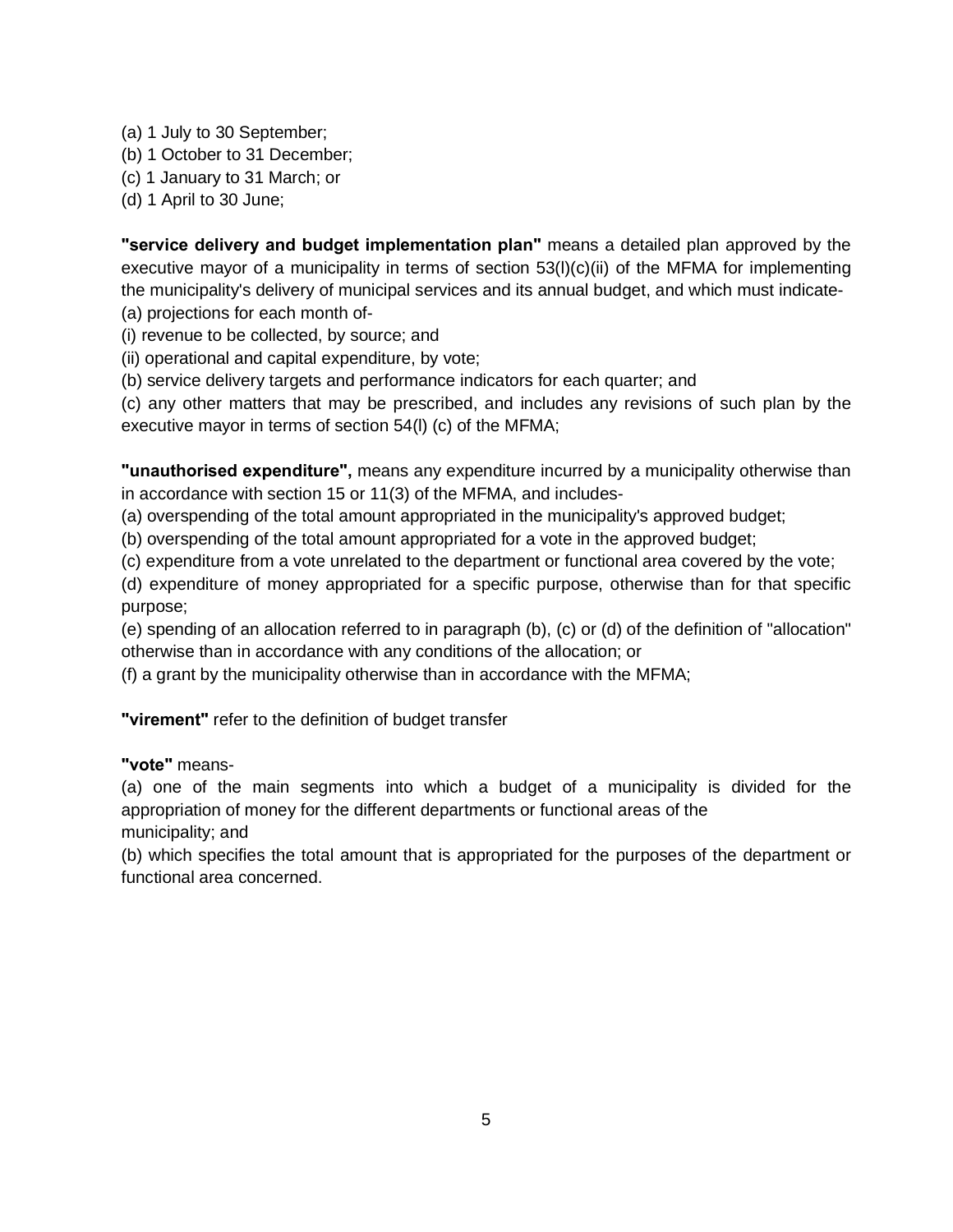# **3. OBJECTIVES OF POLICY**

The policy sets out the budgeting principles which Stellenbosch Municipality will follow in preparing and implementing each annual budget. This policy shall give effect to the requirements and stipulations of the Municipal Finance Management Act and Municipal Budget and Reporting Framework in terms of the planning, preparation and approval of the annual and adjustments budgets.

The policy shall apply to all staff and councillors of the Stellenbosch Municipality that are involved in budget implementation.

#### **4. BUDGET PRINCIPLES**

The municipality shall ensure that revenue projections in the budget are realistic taking into account actual collection levels. The expenses may only be incurred in terms of the approved annual budget (or adjustments budget) and within the limits of the amounts appropriated for each vote in the approved budget.

Stellenbosch Municipality shall prepare a three-year budget (medium term revenue and expenditure framework (MTREF)) which will be reviewed annually and will be approved by Council. The MTREF budget will at all times be within the framework of the Municipal Integrated Development Plan (IDP).

The annual budget will consist of a Capital and Operating Budget which will be discussed below:

#### **4.1. Capital Budgets**

The capital budget refers to the allocations made to specific infrastructural projects and the purchase of equipment and other forms of assets having a lifespan of more than one year.

#### **4.1.1. Basis of Calculation**

- a) The **zero based method** is used in preparing the new MTREF capital budget, except in cases where a contractual commitment has been made that would span over more than one financial year.
- b) The annual capital budget shall be based on realistically anticipated revenue (capital loans to be taken up will be deemed to be part of this), which should be equal to the anticipated capital expenditure in order to result in a balanced budget.
- c) The impact of the capital budget on the current and future operating budgets in terms of finance charges to be incurred on external loans, depreciation of fixed assets, maintenance of fixed assets and any other operating expenditure to be incurred resulting directly from the capital expenditure, should be carefully analyzed when the annual capital budget is being compiled.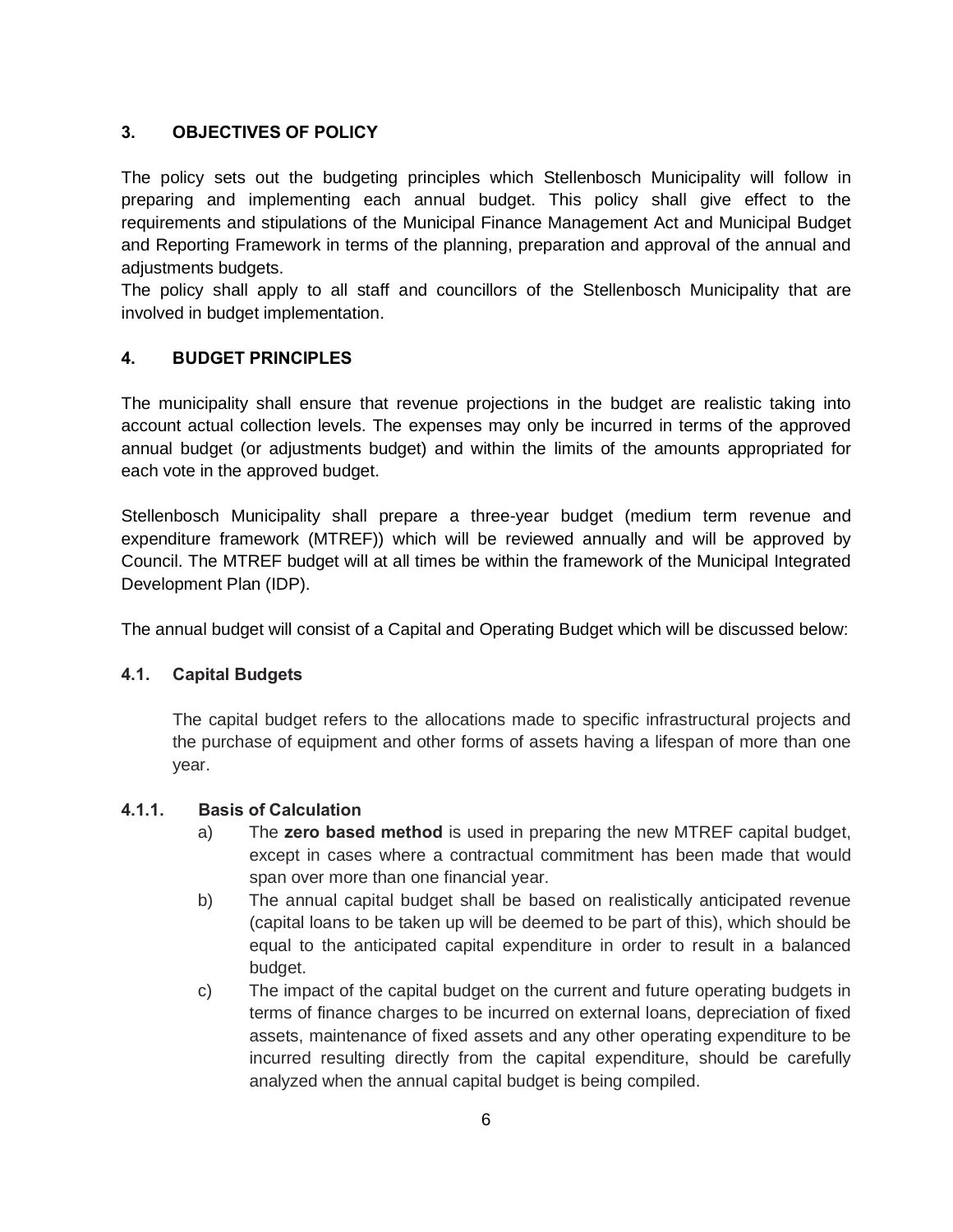d) In addition, the council shall consider the likely impact of such operational expenses- net of any revenues expected to be generated by such item- on future property rates and service tariffs.

#### **4.1.2. Financing**

#### **Own Financing Sources**

The Council shall establish a Capital Replacement Reserve (CRR) for the purpose of financing capital projects and the acquisition of capital assets. Such reserve shall be established from the following:

- a) unappropriated cash-backed surpluses to the extent that such surpluses are not required for operational purposes
- b) further amounts appropriated as contributions in each annual or adjustments budget; and
- c) net gains on the sale of fixed assets in terms of the fixed asset management and accounting policy.

# **Other Finance Sources**

The Ad- Hoc capital budget shall be financed from external sources such as the following:

- a) Grants and subsidies as allocated in the annual Division of Revenue of Act.
- b) Grants and subsidies as allocated by Provincial government.
- c) External Loans
- d) Private Contributions
- e) Contributions from the Capital Development Fund (developer ocntributions) and,
- f) Any other financing source secured by the local authority.

# **4.1.3. Process and responsible parties**

The process to be followed in the compilation of the capital budget is as follows:

- a) The CFO, in conjunction with the Manager: Budget Office, and after consultation with the Portfolio Councillor of Finance sets the realistic growth level of the capital budget to be financed out of own sources (CRR).
- b) The draft capital budget is compiled based on the projects that emanated out of the engagements with the different stakeholders.
- c) The CFO, together with the Manager: Budget Office, engage with the Directors and the IDP Manager in order to determine the priorities for a particular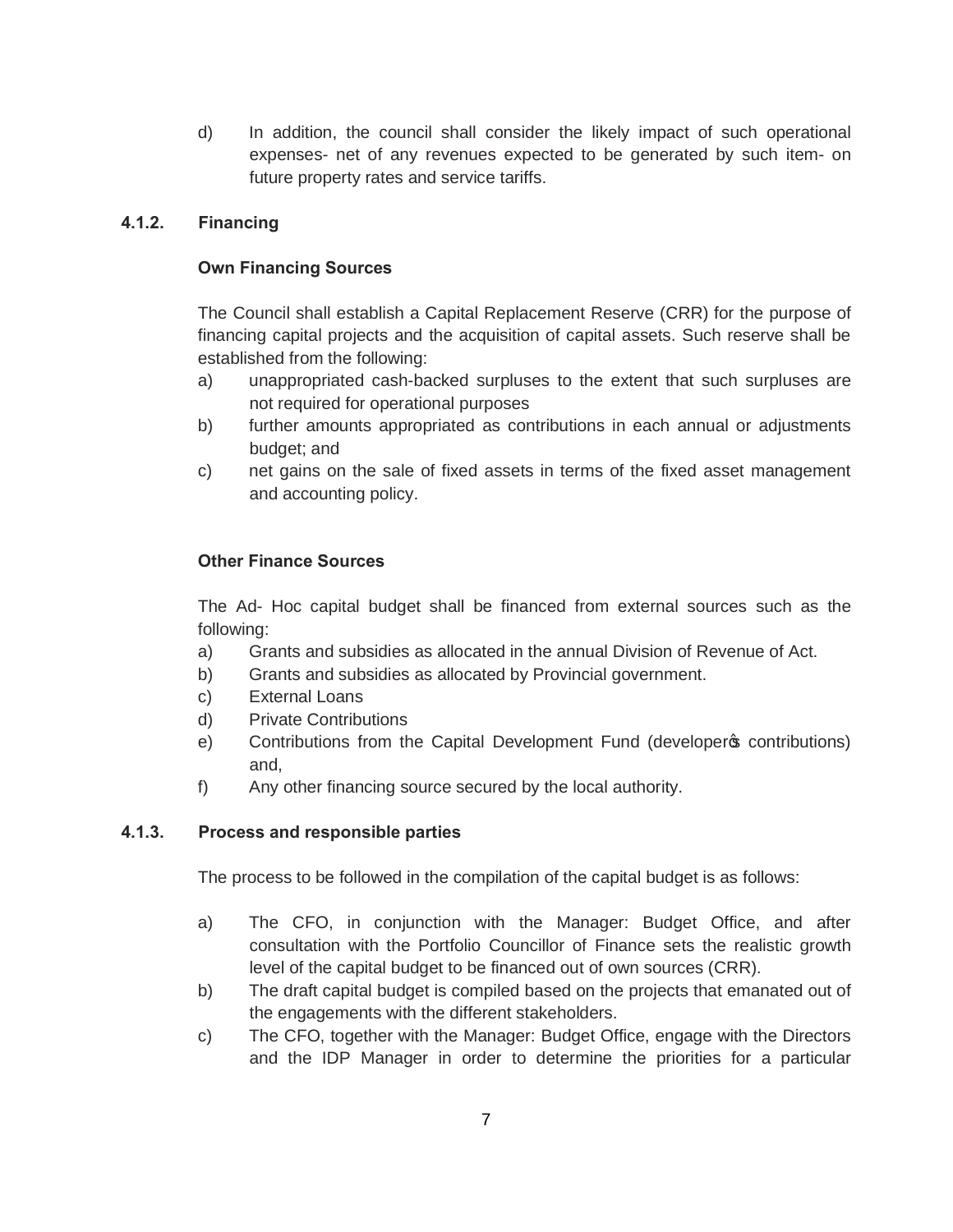financial year and to determine the ranking of projects based on these priorities.

- d) The draft capital budget is submitted to the Mayoral Committee for their perusal and suggestions.
- e) The draft capital budget is tabled to Council 90 days before the start of the new financial year (31 March).
- f) After the draft budget is approved by Council, it is released for public comment.
- g) Once the comments from the public have been submitted, noted and considered, amendments are made to the draft budget and the budget is tabled to Council for final approval 30 days before the start of the financial year (30 May).

# **4.1.4. Implementation**

- a) After the budget has been approved, the service delivery and budget implementation plan (SDBIP) should be compiled.
- b) The SDBIP must be tabled to the Mayor within 28 days after aforementioned approval.
- c) Each director has to indicate the intended spending patterns of both their capital and operating budgets. (Cash flows)
- d) These listed cash flows are consolidated into the Service Delivery and Budget Implementation Plan of the organisation.
- e) The SDBIP will be monitored on a monthly basis where actual spending will be compared with the planned spending as indicated by the directors at the beginning of the year.
- f) Each directorate can use their respective vote numbers as indicated on the capital budget

#### **4.2. Operational Budget**

The operational budget refers to the funds that would be raised in the delivery of basic services, grants and subsidies and any other municipal services rendered. These funds are in turn used to cover the expenses incurred in the day to day running of the organization.

#### **4.2.1. Basis of Calculation**

- a) The **incremental approach** is used in preparing the annual operating budget, except in cases where a contractual commitment has been made that would span over more than one financial year. In these instances the zero based method will be followed.
- b) The annual operating budget shall be based on realistically anticipated revenue.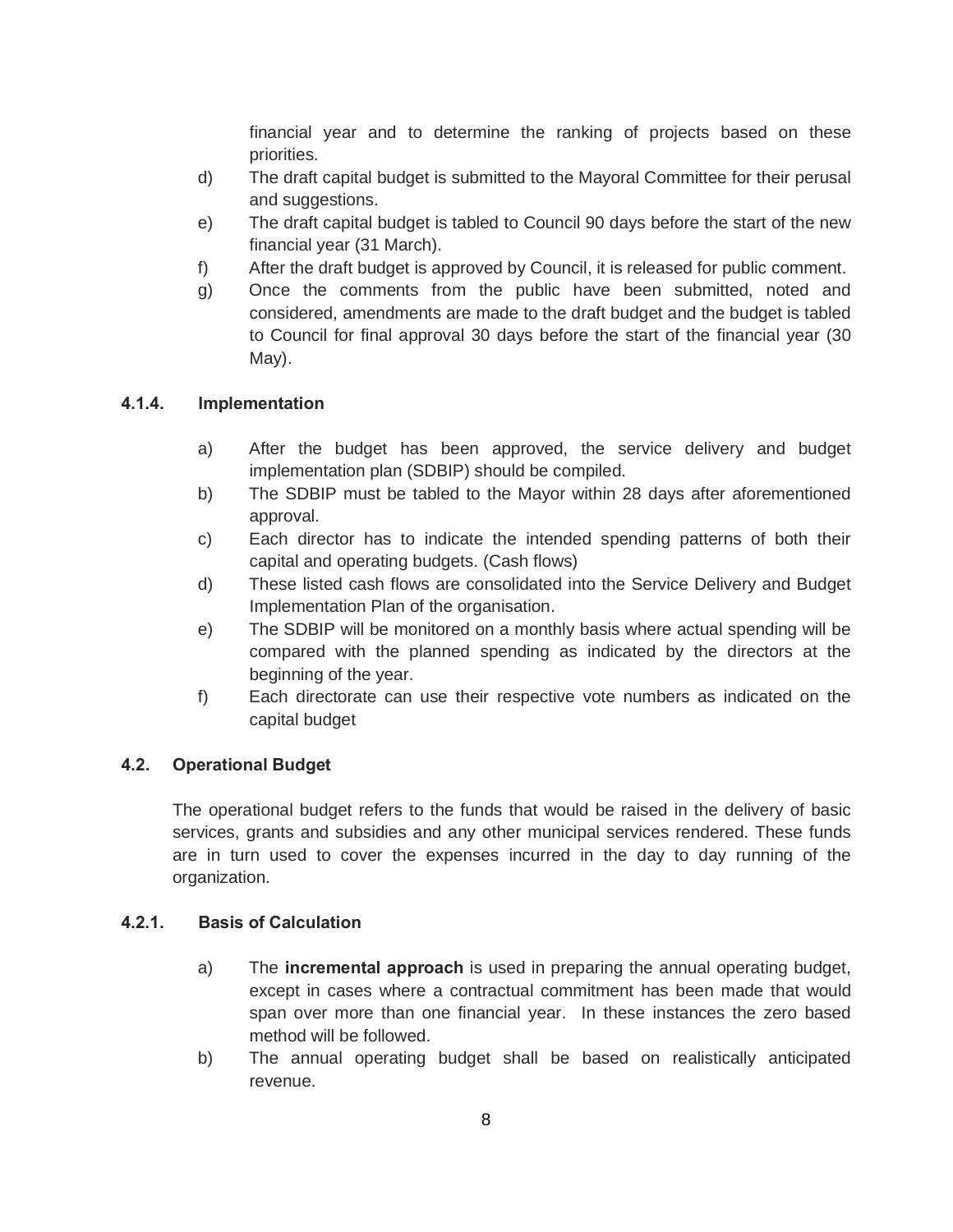c) An income based approach shall be used whereby realistically anticipated income is determined first and the level of operating expenditure would be based on the determined income flows.

#### **4.2.2. Financing**

The operating budget shall be financed from the following sources:

- a) Service Charges
	- (i) Electricity Charges
	- (ii) Water Sales
	- (iii) Refuse Removal Fees
	- (iv) Sewerage Fees

#### b) Taxes

Increases in tariffs and rates will as far as possible be limited to inflation plus an additional percentage increase to accommodate the growth of the town.

c) Grants and Subsidies

Grants and subsidies shall be based on all the gazetted grants and subsidies plus all other subsidies received by the organization.

#### d) Interest on Investments

The budget for interest and investment shall be in accordance with the Cash Management and Investment policy of the organization.

#### e) Rental Fees

Income from rental property will be budgeted for based on the percentage growth rate as determined by Financial Services for a particular budget year

f) Fines

Income from fines will be budgeted for based on the actual income received in the preceding year (calculated on the basis of actual receipts until end of February of each year, extrapolated over 12 months) and the percentage growth rate as determined by Financial Services for a particular budget year

#### g) Other Income

All other income items will be budgeted for based on the actual income received in the preceding year (calculated on the basis of actual receipts until end of February of each year, extrapolated over 12 months) and the percentage growth rate as determined by Financial Services for a particular budget year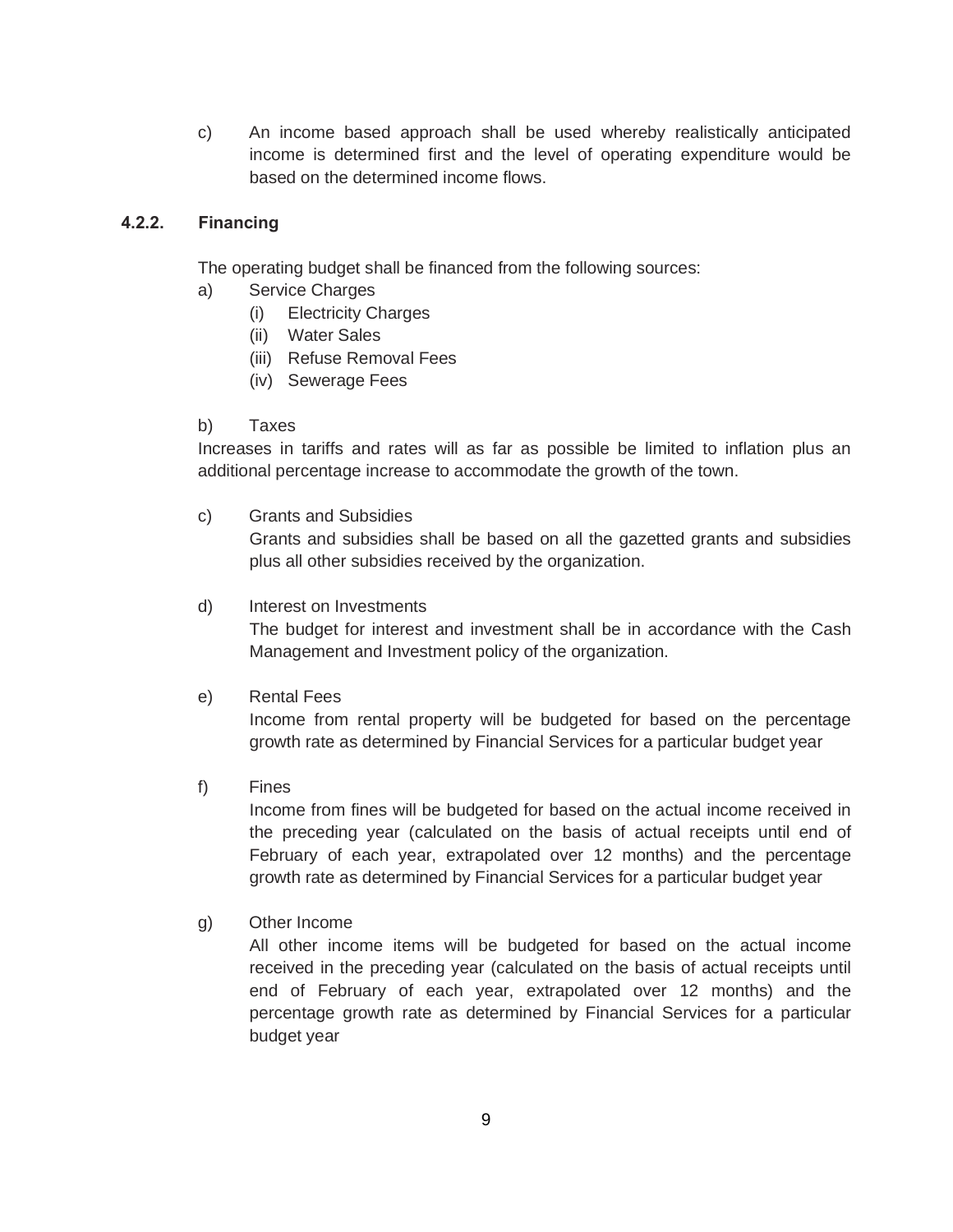h) Notwithstanding the aforemention, National and other benchmarks and raios shall also be utilized to prevent uncontrolled negative growth of this source of income

#### **4.2.3. Budget Categories**

The following expenditure categories shall be accommodated in the operating budget.

a) Salaries, Wages and Allowances

The salaries and allowances are calculated based on the percentage increases as per the collective agreement between organised labour and the employer for a particular period. The remuneration of all political office bearers is based on the limitations and percentages as determined by the responsible National Minister.

b) Collection Costs

It refers to costs attributed to the maintenance of the financial system used for the collection of outstanding amounts and is based on the service level agreement.

c) Depreciation

The above is calculated at cost, using the straight line method, to allocate their cost to their residual values over the estimated useful lives of the assets

#### d) Interest External Borrowings

The above refers to interest that has to be paid on an external loan taken up by Council. The budget will be determined by the repayments that the municipality is liable for based on the agreements entered into with the other party.

#### e) Bulk Purchases

The expenditure on bulk purchases shall be determined using the tariffs as stipulated by the Water Boards and NERSA and by any other service provider from time to time.

#### f) Other General Expenditure

A percentage growth for all other general expenditure will be based on the percentage determined by Financial Services in line with prevailing growth rates, CPI and prior actual expenditure trends.

#### g) Repairs and Maintenance

The budget of repairs and maintenance shall be based on the increment as determined by Financial Services in conjunction with the needs of the departments in terms of repairing their assets.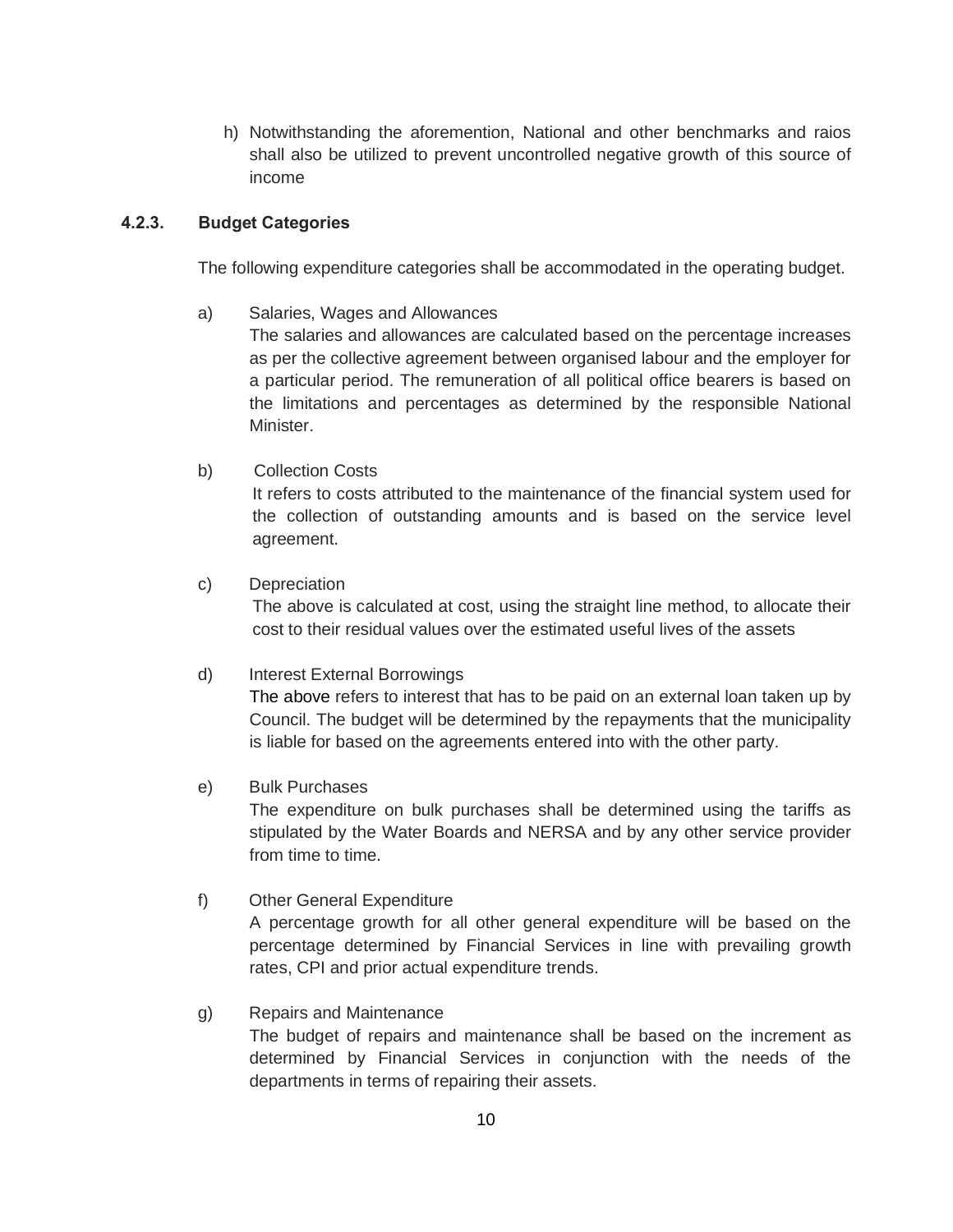#### h) Contributions to Funds

Refers to the contribution made to provisions (e.g. leave reserve fund) on annual basis and is determined based on the actual expenditure in the previous year and any other factor that could have an effect.

#### i) Less: Debited Elsewhere

This category refers to interdepartmental charges within the organization. The performance of each of line item is analyzed where after the budget is based on the preceding years performance.

# j) Appropriations

Refers to the transfers to- and from the Capital Replacement Reserve, to offset depreciation charges. Appropriations are determined on an annual basis.

#### **4.2.4. Process**

- a) The CFO, in conjunction with the Manager: Budget Office, and after consultation with the Executive Mayor and Portfolio Councillor of Finance, set the reasonable growth level of the operational budget based on the current financial performance and the prevailing industry growth levels. (i.e. CPI).
- b) After the income has been determined, an acceptable growth level for the operating expenditure is determined and the principles informing the compilation of the draft operating budget are discussed at directors forum.
- c) The draft operating budget is compiled based on realistically anticipated revenue resulting from detailed income modelling exercises.
- d) The draft operating budget is submitted to the Mayoral Committee for consideration.
- e) The draft operating budget is tabled to Council 90 days before the start of the new financial year (31 March).
- f) After the draft operating budget is approved by Council, it is released for public comment.
- g) Once the comments from the public have been submitted, same is considered in terms of the MFMA , where after the draft budget is tabled to Council for final approval, at least 30 days before the start of the new financial year (31 May)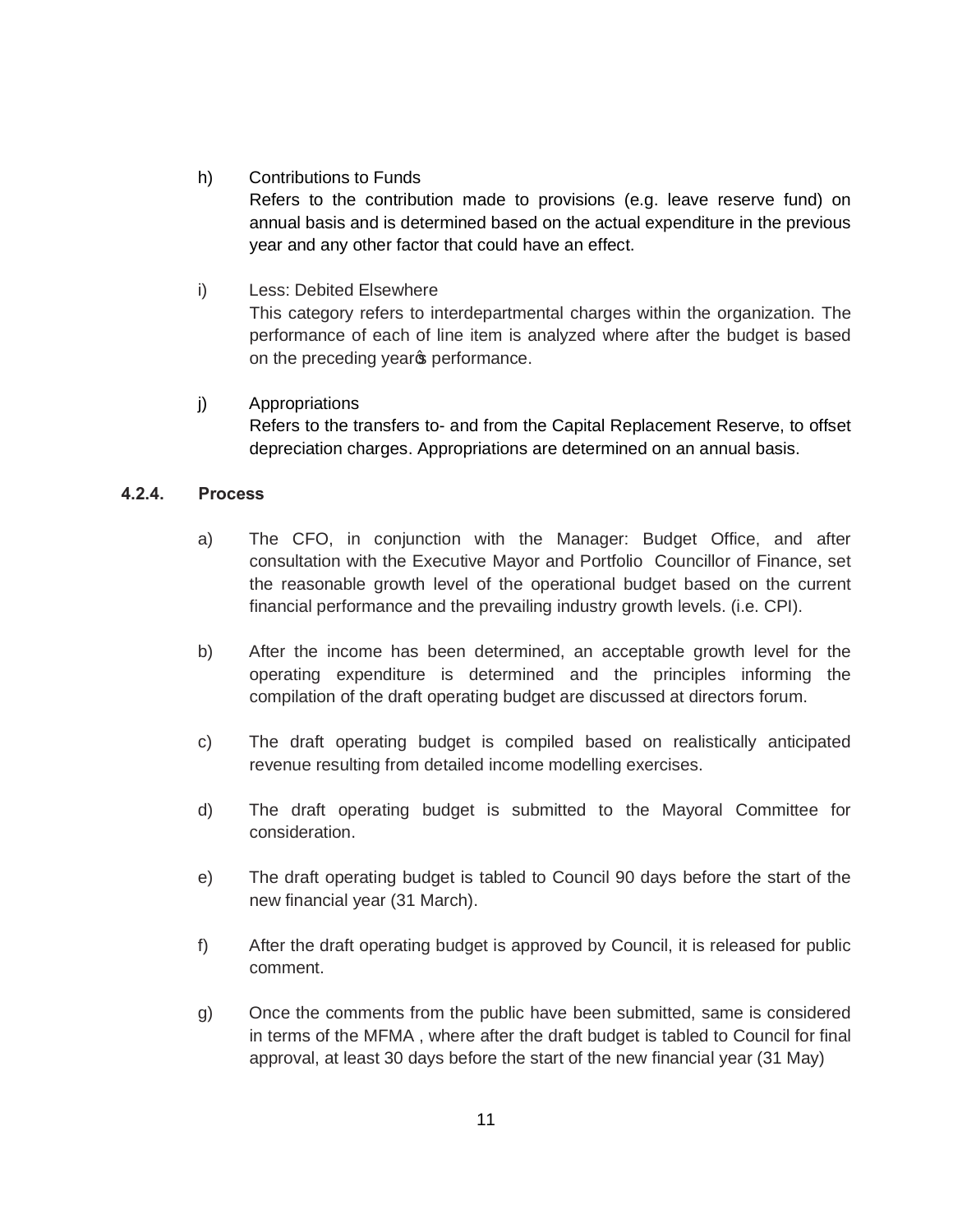#### **4.2.5. Implementation**

- a) The draft SDBIP must be submitted with the draft budget as per the new treasury guideline and can be refined after budget approval
- b) The SDBIP must be tabled to the Mayor within 28 days after aforementioned approval.
- c) Each director has to indicate the intended spending patterns of both their capital and operating budgets. (Cash flows)
- d) These listed cash flows are consolidated into the Service Delivery and Budget Implementation Plan of the organisation.
- e) The SDBIP will be monitored on a monthly basis where actual spending will be compared with the planned spending as indicated by the directors at the beginning of the year.
- f) Each directorate can use their respective vote numbers as indicated on the capital budget.
- g) The principles of efficient, effectivr and economic implementation should at all times be applied.
- h) Standard for income and expenditure where such have been determined via NT Circulars shall be adhered to, eg Water losses and electricity distribution allowable losses.

#### **5. Adjustments Budget**

- a) An adjustments budget will be compiled only once a year if intended adjustments fall in one of the following categories:
	- i. to appropriate additional revenues that have become available over and above those anticipated in the annual budget, but only to revise or accelerate spending programmes already budgeted for;
	- ii. to authorise the utilisation of projected savings in one vote towards spending under another vote;
	- iii. to authorise the spending of funds that were unspent at the end of the past financial year where the under-spending could not reasonably have been foreseen at the time to include projected roll-overs when the annual budget for the current year was approved by the council;
	- iv. to correct any errors in the annual budget.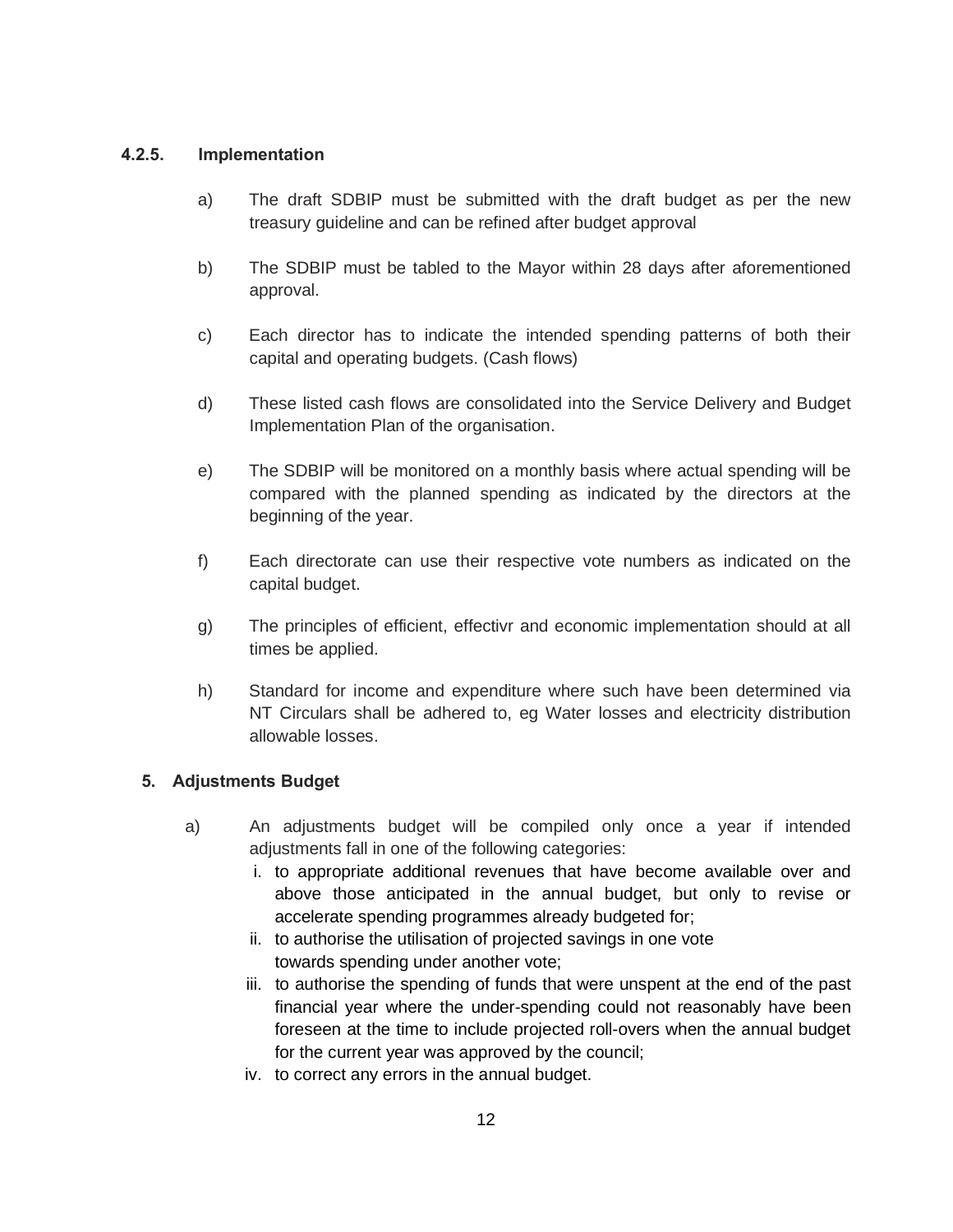The adjustments budget for above mentioned categories will be tabled to council at any time after the mid-year budget and performance assessment but not later than 28 February of the that financial year.

- b) An adjustments budget will be compiled more than once a year if intended adjustments fall in one of the following categories:
	- i. to adjust the revenue and expenditure downwards if there is material under collection of revenue during the current year
	- ii. to appropriate additional revenues from National and Provincial Government that have become available over and above those anticipated in the annual budget, but only to revise or accelerate spending programs already budgeted for;
	- iii. to authorise unforeseeable and unavoidable expenditure recommended by the mayor
	- iv. to authorise unauthorised expenditure as anticipated by section  $28(2)(q)$  of the MFMA
	- v. to authorise the spending of funds that were unspent at the end of the past financial year where the under-spending could not reasonably have been foreseen at the time to include projected roll-overs when the annual budget for the current year was approved by the council
	- vi. to correct any errors in the annual budget

The adjustments budgets for above mentioned categories will be tabled to council at the first available opportunity after above mentioned events occurred.

- c) The adjustments budget will be treated in the same manner as the annual budget in terms of calculation and implementation.
- d) The adjustments budget must be approved by Council.

# **6. BUDGET VIREMENTATION**

#### **6.1 Virement Clarification**

Virement is the process of transferring budgeted funds from one line item number to another, with the recommendation of the relevant Director to the CFO or delegated finance official, to enable the Budget Office to effect the adjustments.

#### **6.2. Virement Procedure**

a) All virement proposals must be completed on the appropriate documentation and forwarded to the relevant Finance Officer for checking and implementation.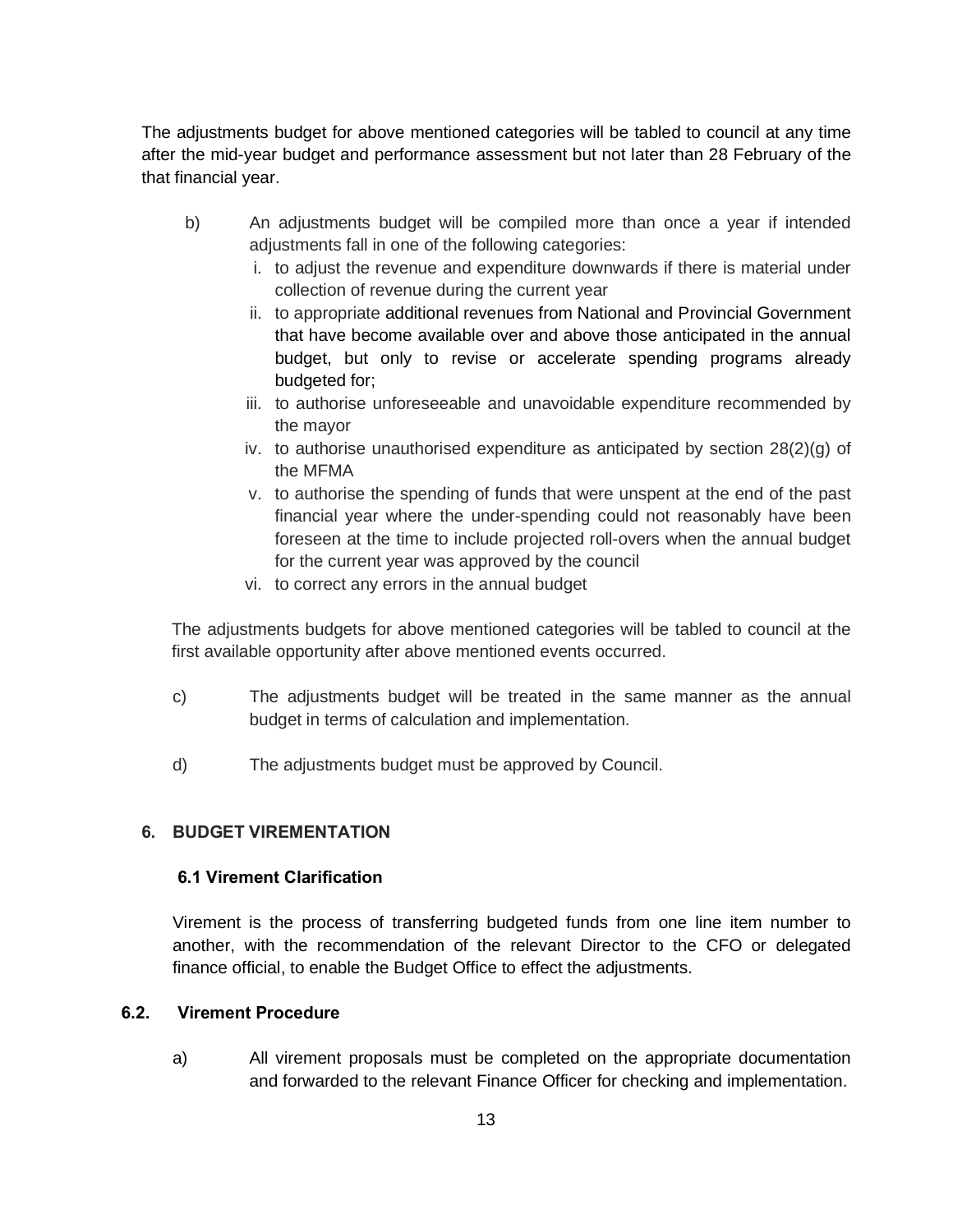- b) All virements must be signed by the Director of the directorate within which the vote is allocated. (Section 79 MFMA)
- c) Projected cash flows in the SDBIP should be adjusted in line with the virement.
- d) All documentation must be in order and approved before any expenditure can be committed and incurred. (Section 79 MFMA)
- e) No virements of funds across votes (directorates) will be accommodated during the year; unless within the adjustments budget.
- f) All virementations must be motivated and need to be approved by the CFO or a delegated official after the Director of the department has recommended said transfer. The latter requires that such application reaches the office of the CFO prior to incurring expenditure. No virementation will be entertained if found to facilitate the incurring of unauthorized expenditure.
- g) No virementations will be considered after the February Adjustment budget facilitating fiscal dumping
- h) No Capital virenmentation will be considered if the transferred amount is more than 20% of the Capital projects abudgeted amount.
- i) Projects not having been committed in line with the approved SDBIP by the end of November, will be re-prioritized if the motivations regarding actual performance, are found to not be credible
- j) A project/s that will not materialize for one or the other reason will only be considered via the adjustment budget envisaged with the consideration of the mid-year budget performance assessment.
- k) No virementations after the closing of orders as stipulated in the financial protocol and/or formally communicated in line with the financial year-end preparation, will be considered unless in an absolute emergency that could reasonable not have been foreseen.

#### **6.3. Virement Restrictions**

a) No funds can be viremented between the different types of budgets (E.g. virements can only be made form basic capital to basic capital and operating to operating)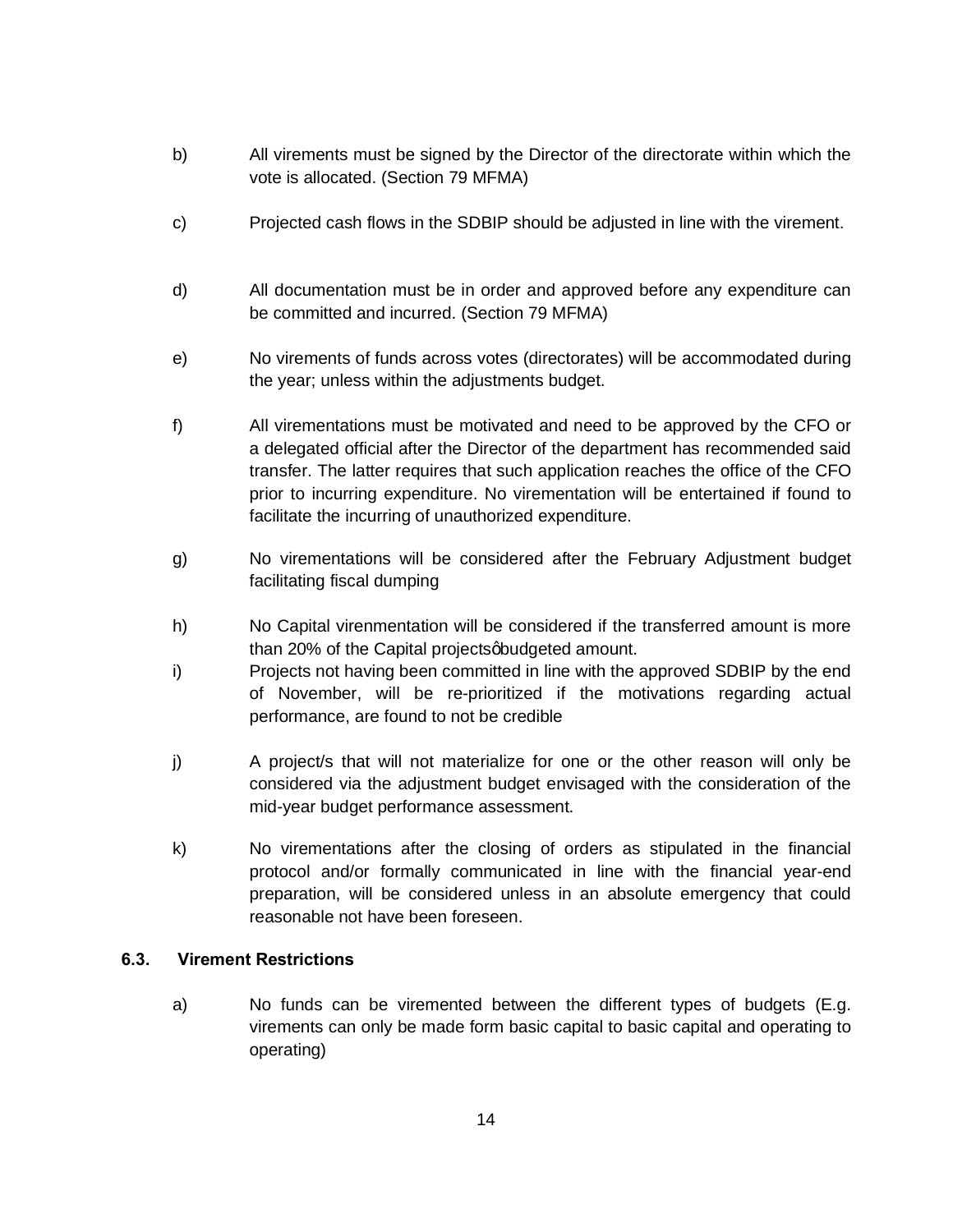- b) No virement may be made where it would result in over expenditure of a line item. (section 32 MFMA)
- c) No virement shall create new capital projects without the approval as contemplated or allowed by the adjustments budget process.
- d) No virement that would result in an increase in the staff establishment will be allowed.
- e) The budget savings from the following line items (necessary adjustments) may only be considered and transferred by the CFO
	- (i) Salaries and allowances in case of an absolute emergency per notification to MM and duly motivated
	- (ii) Depreciation
	- (iii) Finance Charges (Interest on Loan)
	- (iv) Appropriations
	- (v) Contributions to Funds
	- (vi) Administration Cost
	- (vii) Municipal Services Consumption (Water, Electricity, Refuse and Sewerage)
	- (viii) Internal charges
	- (ix) Bulk Purchases (Water and Electricity)
	- (x) Agency Fees
- g) An approved virement does not give expenditure authority outside of what is allowed by Council & Supply Chain Management Policy.
- h) Virements may not be made between Expenditure and Income.
- i) Virements across expenditure categories can only be authorised by the CFO. (eg. From one Reepairs and Maintenance+ vote number to a Ceneral Expenses+vote number and will be limited to emergencies only.

# **7. BUDGET IMPLEMENTATION**

#### **7.1 Monitoring (Section 71 of MFMA)**

The Accounting Officer with the assistance of the Chief Financial Officer and other senior managers is responsible for the implementation of the budget, and must take all reasonable steps to ensure that: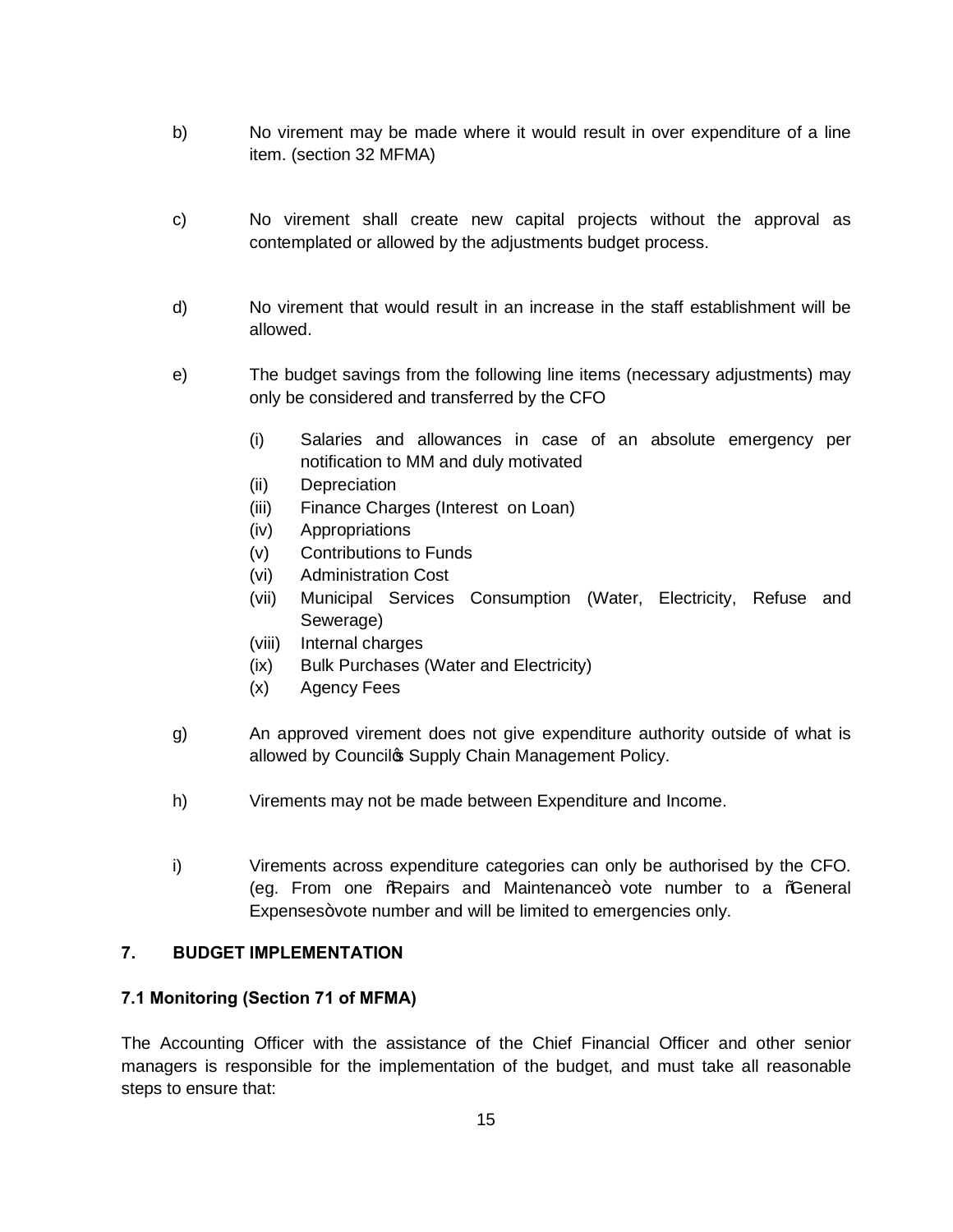- funds are spent in accordance with the budget;
- expenses are reduced if expected revenues are less than projected; and
- revenues and expenses are properly monitored.

# **7.2 Reporting**

# **7.2.1 Monthly budget statements (Section 71 of the MFMA)**

The Accounting Officer with the assistance of the Chief Financial Officer must, not later than ten working days after the end of each calendar month, submit to the Executive Mayor and Provincial and National Treasury a report in the prescribed format on the state of the municipality option budget for such calendar month, as well as on the state of the budget cumulatively for the financial year to date.

# **This report must reflect the following:**

- i. actual revenues per source, compared with budgeted revenues;
- ii. actual expenses per vote, compared with budgeted expenses;
- iii. actual capital expenditure per vote, compared with budgeted expenses;
- iv. actual borrowings, compared with the borrowings envisaged to fund the capital budget;
- v. the amount of allocations received, compared with the budgeted amount;
- vi. actual expenses against allocations, but excluding expenses in respect of the equitable share;
- vii. explanations of any material variances between the actual revenues and expenses as indicated above and the projected revenues by source and expenses by vote as set out in the service delivery and budget implementation plan;
- viii. the remedial or corrective steps to be taken to ensure that the relevant projections remain within the approved or revised budget; and
- ix. projections of the revenues and expenses for the remainder of the financial year, together with an indication of how and where the original projections have been revised.

# **7.2.2 Quarterly Reports (Section 52 of MFMA)**

The Executive Mayor must submit to Council within thirty days of the end of each quarter a report on the implementation of the budget and the financial state of affairs of the municipality. The report submitted to National and Provincial Treasury must be both in electronic format and in a signed written document.

#### **7.2.3 Mid-year budget and performance assessment (Section 72 and 88 of MFMA)**

The Accounting Officer must assess the budgetary performance of the municipality for the first half of the financial year, taking into account all the monthly budget reports for the first six months, the service delivery performance of the municipality as against the service delivery targets and performance indicators which were set in the service delivery and budget implementation plan.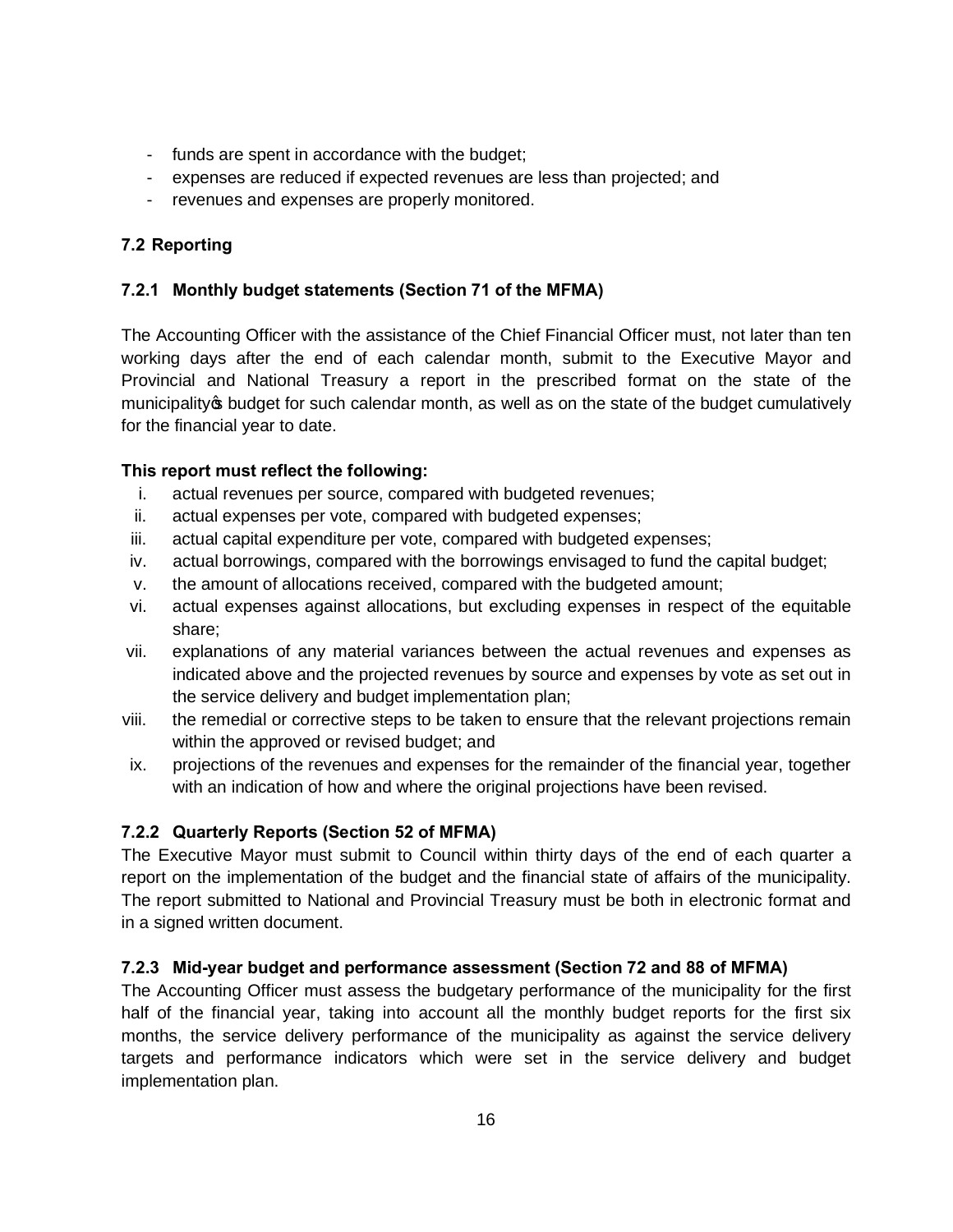The Accounting officer must then submit a report on such assessment to the Executive Mayor by 25 January each year and to Council, Provincial Treasury and National Treasury by 31 January each year.

The Accounting Officer may in such report make recommendations after considering the recommendation of the Chief Financial Officer for adjusting the annual budget and for revising the projections of revenues and expenses set out in the service delivery and budget implementation plan.

# **8. REVIEW OF POLICY**

This policy took effect on 1 July 2007 (excluding the amended sections for consideration) and shall be reviewed on an annual basis to ensure that it is in line with the municipality of strategic objectives, good governance, prudent expenditure management and with relevant legislation.